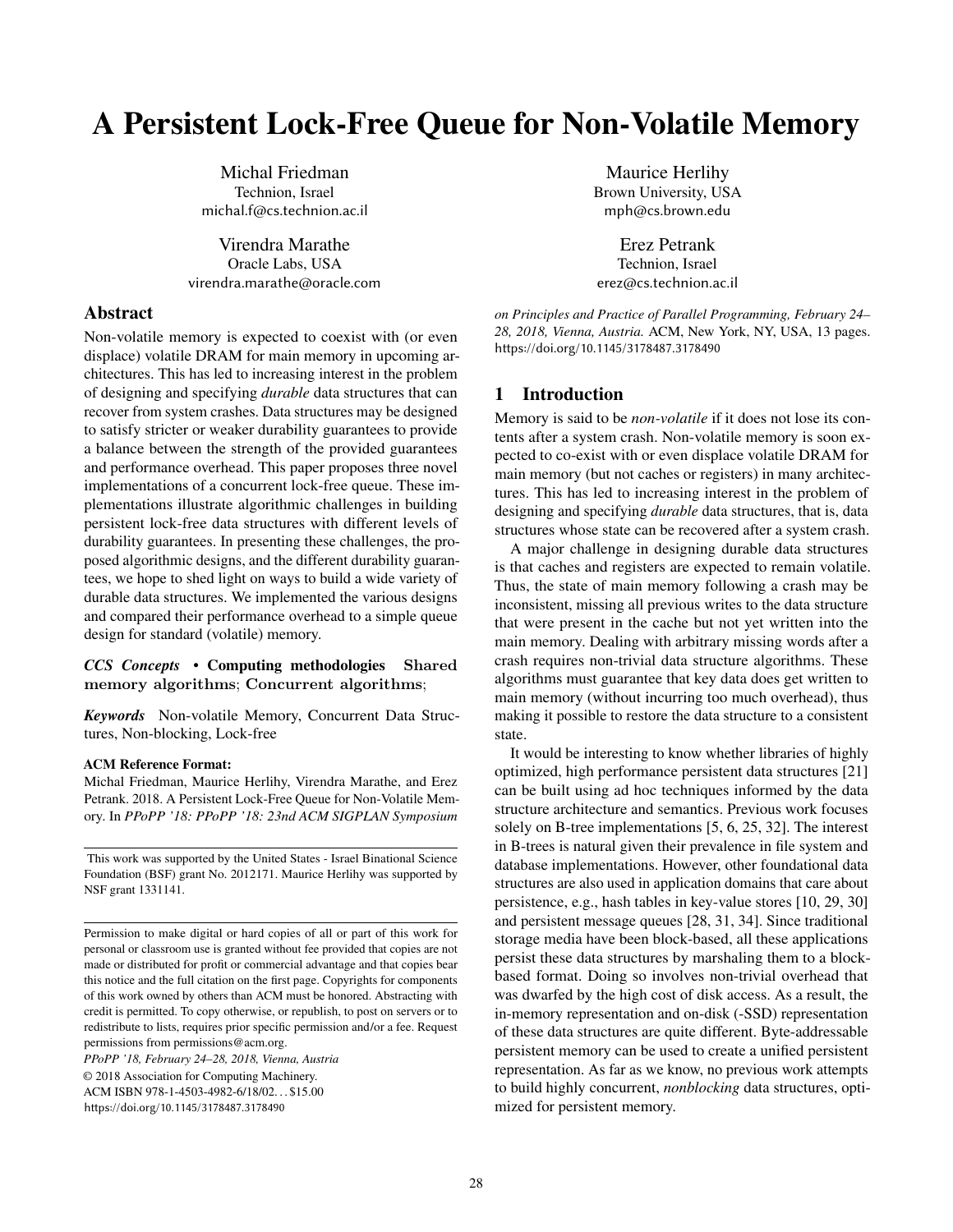In order to strive for high-performance, crash-resilient software on non-volatile memories, we propose to look at modern, highly-concurrent data structures, such as the ones used in java.util.concurrent, and enhance them to work with nonvolatile memories. Designing such concurrent data structures for upcoming non-volatile memories requires meeting the combined challenge of high concurrency and non-volatile durability.

We study these challenges by designing a durable version of the lock-free concurrent queue data structure of Michael and Scott [\[24\]](#page-11-10), which also serves as the base algorithm for the queue in java.util.concurrent. This concurrent data structure is complicated enough to demonstrate the challenges raised by concurrent durable data structures, and simple enough to demonstrate solutions. Careful thought is needed to define what it *should mean* for a concurrent structure to be correct and durable. Can the effects of operations in progress at the time of a crash be lost? What about operations that completed before the crash, or dependencies that span multiple structures (e.g., popping an element from one structure and pushing it into another)?

In the absence of durability concerns, *linearizability* [\[15\]](#page-11-11) is perhaps the most common correctness condition for concurrent objects: each operation appears to "take effect" instantaneously at some point between its invocation and response. Linearizability is attractive because (unlike, say, sequential consistency) it is *compositional*: the joint execution of two (or more) linearizable data structures is itself linearizable.

Various definitions were proposed to formalize durability, e.g., [\[2,](#page-11-12) [9,](#page-11-13) [13,](#page-11-14) [17,](#page-11-15) [27\]](#page-11-16). In this paper we adopt and work with the definition of linearizable durability by Izraelevitz *et al.* [\[17\]](#page-11-15). Informally, durable linearizability guarantees that the state of a data structure following a crash reflects a consistent subhistory of the operations that actually occurred. This subhistory includes all operations that completed before the crash, and may or may not include operations in progress when the crash occurred. The main tool for achieving durable linearizability for a concurrent data structure is the use of explicit instructions that force volatile cached data to be written to non-volatile memory. While such *persistence barrier* instructions enforce correctness, they also carry a performance cost and their use should be minimized: forcing data from caches into non-volatile memory can take hundreds of cycles.

Durable linearizability is compositional: the composition of two durably linearizable objects is itself durably linearizable. Nevertheless, durable linearizability may be expensive, requiring frequent *persistence barriers*. An alternative, weaker condition is *buffered durable linearizability*. Informally, this condition guarantees that the state of the object following a crash reflects a consistent subhistory of the operations that actually occurred, but this subhistory *need not* include all operations that completed before the crash. Buffered durable linearizability is potentially more efficient than durable linearizability, because it does not require such frequent persistence fences.

Unfortunately however, buffered durable linearizability is not compositional: the composition of two buffered durably linearizable data structures is not itself buffered durably linearizable.

To synchronize buffered durably linearizable objects, a specific linearizable operation, sync(), can be issued to force a single-object persistence barrier: a call to an object's sync() method renders durable all that object's operations completed before the call, although operations concurrently with the call may or may not be rendered durable. The sync() method is provided by the data structure and can be used to synchronize a safe (manual) execution of two (or more) data structures concurrently.

Our first contribution is the proposal of three novel designs of durable concurrent queues. It is easy to obtain a durable linearizable queue by adding many persistence barrier operations automatically. But, in general, the obtained performance can be very low. In this paper, we attempt to minimize the overhead and still achieve robustness to crashes. The first implementation, denoted *durable* queue, provides durable linearization. The second implementation, denoted *log* queue, provides durable linearization, as well as an additional property that we discuss next. The third implementation, denoted *relaxed* queue, provides buffered durable linearizability with an implementation of a sync() operation.

When crashes occur during an execution, it is often difficult to tell which operations were executed and which operations failed to execute. Durable linearizability guarantees the completion of all operations that were executed before a crash but does not provide a mechanism to determine whether an operation that executed concurrently with a crash was eventually executed. A persistent queue is not itself sufficient for program recovery. One needs the larger context, and the ability, upon recovery, to determine how much has been executed so far. Without the ability to distinguish completed operations from lost operations, it would be difficult to recover the entire program, because in practice it is often important to execute each operation exactly once.

In this paper we enable a more robust use of the queue, by defining a new (natural) notion of *detectable execution*. A data structure provides detectable execution if it is possible to tell at the end of a recovery phase whether a specific operation was executed. The *log* queue provides durable linearization and detectable execution. If the program that uses the queue follows a similar procedure for detecting execution, then it is possible to tell how much of the execution has completed on recovery from a crash, and program recovery at higher level becomes possible.

In the course of proving the proposed algorithms, we discovered an alternative definition of durable linearizability that was easier for us to work with. We provide this definition, as well as a proof that it is equivalent to the original definition of durable linearizability in Section [3.](#page-4-0)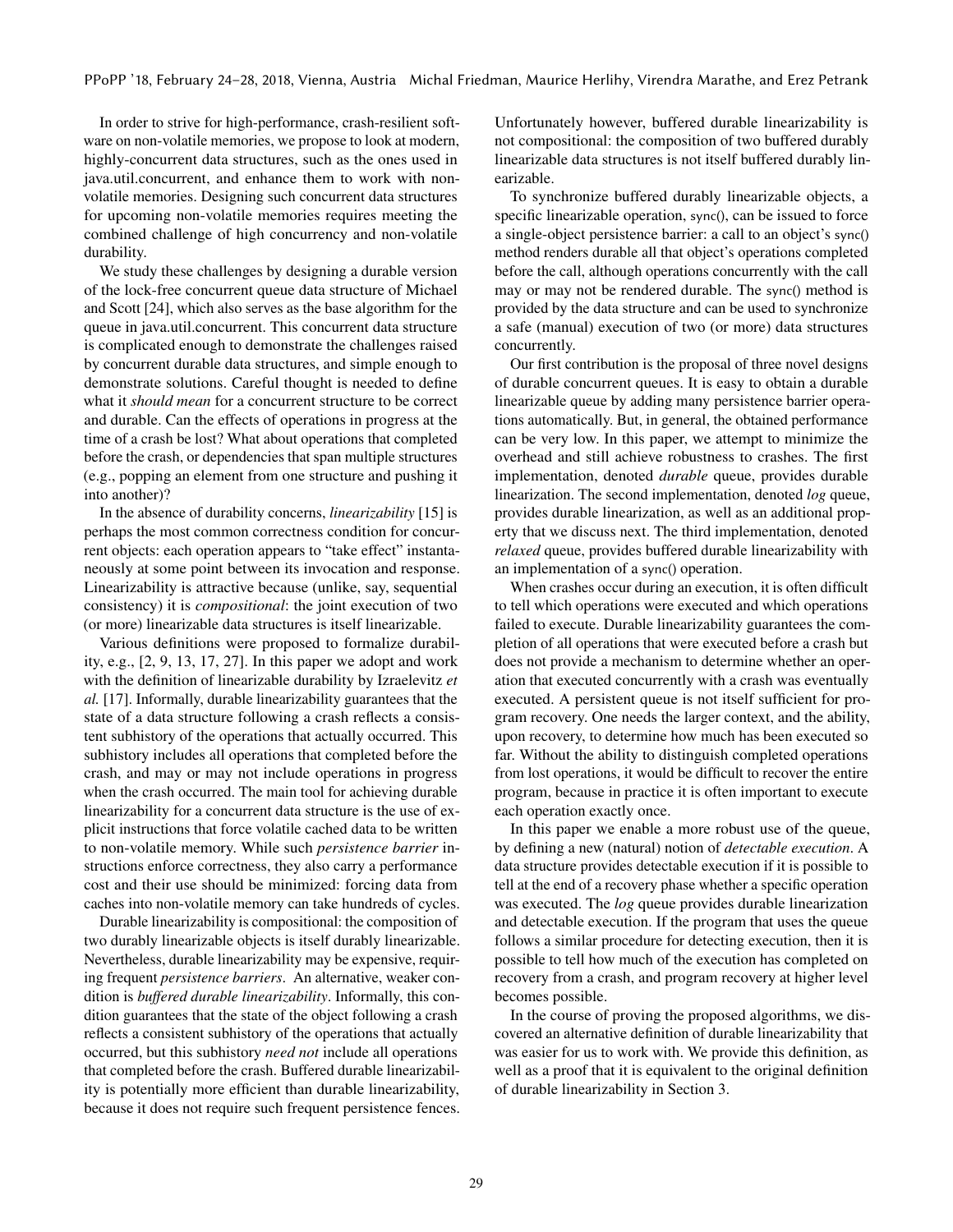A Persistent Lock-Free Queue for Non-Volatile Memory PPoPP '18, February 24–28, 2018, Vienna, Austria

The queue is a fundamental data structure that will find uses in future applications optimized for persistent memory. As mentioned above, several existing messaging systems use a FIFO queue at their core and could benefit from highperformance queue for non-volatile memories. For this study, we chose to extend Michael and Scott's queue due to its portability, simplicity and performance. There exist faster queues that employ the fetch&add instruction[\[26,](#page-11-17) [35\]](#page-12-2), but they are not portable to platforms that do not support this instruction (e.g., SPARC), and they are also significantly more complicated.

We have implemented the three queue designs and measured their performance. As expected, implementations that provide durable linearization have a noticeable cost. Interestingly, however, implementations providing detectable execution do not add significant overhead over durable linearization and may be worthwhile in this case. Also as expected, implementations that provide only buffered durable linearizability obtain good performance when the sync() method is invoked infrequently.

The rest of this paper is organized as follows. Section [2](#page-2-0) presents definitions, discusses the setting, and reviews previous work. Section [3](#page-4-0) offers an alternative definition to previous works. Section [4](#page-5-0) provides an overview of the three queue versions. We provide the details of the durable queue in Section [5,](#page-7-0) the details of the other queues appear in the full version of this paper [\[11\]](#page-11-18). The experimental evaluation for all three queues is presented in Section [6.](#page-9-0) Section [7](#page-10-0) discusses related work and Section [8](#page-10-1) concludes. A mechanism for memory management is presented in the full version of this paper [\[11\]](#page-11-18), as well as additional measurements, and a correctness proof for the durable queue.

# <span id="page-2-0"></span>2 Preliminaries

In this section we present some definitions and recall relevant previous work. A standard notation for linearizability and histories appears for completeness in the full version of this paper [\[11\]](#page-11-18).

## 2.1 Execution and Durability

We extend the standard notion of execution to also reflect the transfer of data from the cache to memory.

Definition 2.1. *NVM view.* An NVM view at time *t* is the content of the non-volatile memory at time *t*.

The NVM content consists of data that resides on the nonvolatile memory and persists through a crash.

Definition 2.2. *Configuration.* A configuration is an instantaneous snapshot of the system describing the value of all local and shared variables as well as the program counter of each thread. In addition, the configuration would describe for each variable its value in the cache (if it exists) and its value in the NVM view.

In our algorithms, we consider flush instructions that flush the content of a cache line to the NVM. A flush can also occur implicitly by hardware executing a cache line eviction. To simplify the analysis of our algorithms, it is useful to explicitly include in the execution the transfer of data from the cache to the memory.

Definition 2.3. *(Extended) Computation step.* A computation step is a thread's local step that reads or writes a thread's own local variables, a shared-memory access that accesses the shared objects, an invocation of a method, or a response. In addition to standard execution steps that access local or shared variables, we also explicitly consider a flush of a cache line from the cache to the NVM as a step in the execution. This step can be triggered explicitly by a specific thread executing a flush or implicitly by the hardware that evicts cache lines. We assume each step is atomic. Crashes may be considered as steps as well, which are done by the hardware.

We assume that writes of threads are to volatile cache. A write to address *A* appears in NVM only after its cache line is flushed to the NVM (in the execution).

Definition 2.4. *(Extended) Execution.* An execution consists of an alternating sequence of configurations and computation steps, starting with the initial configuration where the shared variables are initialized with predetermined initial values in the NVM. An execution is legal if:

- 1. Every thread follows its algorithm in the subsequence consisting of the steps it performs.
- 2. Every shared object behaves according to its sequential specification in the subsequence of steps that access it.
- 3. The NVM content in each configuration contains exactly its initial values updated by all previous flush steps in the execution so far.

Note that, as in Izraelevitz *et al.* [\[17\]](#page-11-15), crashes are considered legal steps and the crash events partition an execution as  $E = E_0 C_1 E_1 C_2 ... E_{c-1} C_c E_c$ , where *c* is the number of crash events in  $E$ .  $C_i$  denotes the *i*-th crash event, and  $ops(E)$ denotes the sub-execution containing all events other than crashes. Note that  $ops(E_i) = E_i$  for all  $0 \le i \le c$ . Following to Izraelevitz *et al.* [\[17\]](#page-11-15), we call the sub-execution of *E<sup>i</sup>* the *i*-th era of *E*.

In the rest of this paper, whenever we mention an execution, we refer to this extended notion.

#### 2.2 Durable Linearizability

We start by recalling notations required to define linearizability and the extend to durable linearizability. A response *matches* an invocation if they have the same object and thread. A *method call* in a history *H* is a pair consisting of an invocation and the next matching response.

A method call  $m_0$  *precedes* a method call  $m_1$  in history *H* if  $m_0$  finished before  $m_1$  started: that is,  $m_0$ 's response event occurs before *m*1's invocation event in *H*. Precedence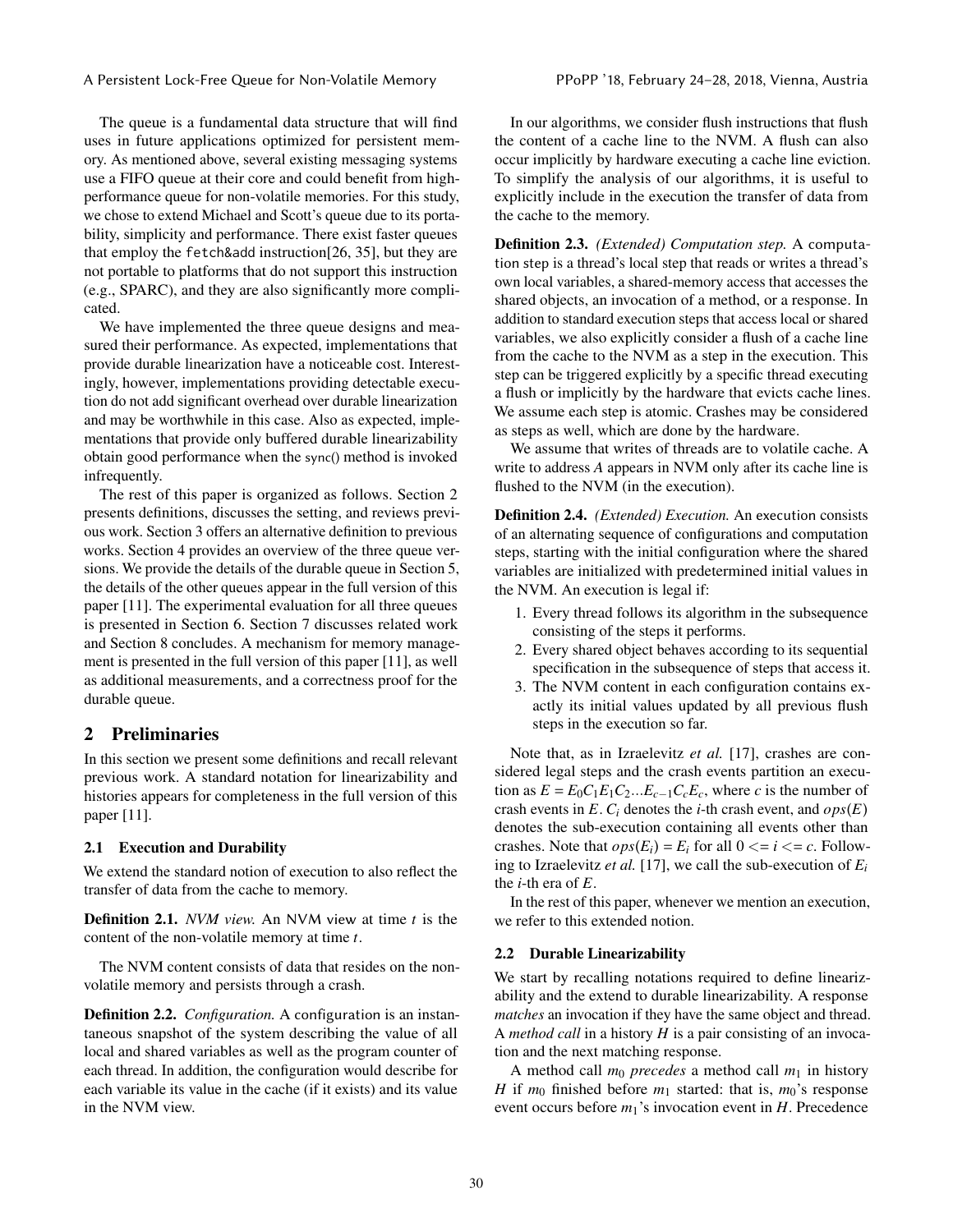defines a *partial order* on the method calls of *H*:  $m_0 \prec_H m_1$ . A *consistent cut* of a history *H* is a subhistory  $G \subseteq H$  such that, if  $m_1$  is in *G*, and  $m_0 \prec_H m_1$ , then  $m_0$  is also in *G*.

An invocation is *pending* in *H* if no matching response follows the invocation. The history  $complete(H)$  is the extension of *H* with all matching responses to pending invocations appended in the end. We use  $trunc(H)$ , to denote the set of histories that can be generated from H by removing some of the pending invocations.

A history *H* is *sequential* if the first event of *H* is an invocation, and each invocation, except possibly the last, is immediately followed by a matching response.

Definition 2.5. *Linearizablility.* For history *H*, and partial order  $\prec$  extending  $\prec$ <sub>*H</sub>*, *H* is *linearizable* if there exists a</sub>  $complete(true(H)), H'$ , and there is a legal sequential history *S*, with no pending invocations, such that

**L1** *complete*( $trunc(H)$ ) is equivalent to *S*, and **L2** if method call *m*<sup>0</sup> ≺*H*<sup>′</sup> *m*<sub>1</sub>, then *m*<sup>0</sup> ≺*S m*<sub>1</sub> in *S*.

We refer to *S* as a  $\prec$ -*linearization* of *H*.

An object is *durably linearizable* if, when its state reflects a linearizable history *H*, a crash followed by recovery leaves the object in a state reflecting a consistent cut  $H'$  of  $H$  such that (1)  $ops(H')$  is linearizable, and (2) every complete operation of *H* appears in *H* ′ . Izraelevitz *et al.* [\[17\]](#page-11-15) show that durable linearizability is compositional.

We now move to defining buffered durable linearizability. Let us stipulate that each object provides a sync() method, which allows a caller make sure that operations completed prior to the sync() are made persistent before operations that follow the sync(). An object is *buffered durably linearizable* if, when its state reflects a linearizable history *H*, a crash followed by recovery leaves the object in a state reflecting a consistent cut  $H'$  of  $H$  such that (1)  $H'$  is linearizable, and (2) every completed sync() operation of *H* appears in *H* ′ . Buffered durable linearizability is not compositional. For example, suppose a thread dequeues value *x* from *p*, and then enqueues *x* on *q*, where *p* and *q* are distinct buffered durably linearizable FIFO queues. Following a crash, the thread might find two copies of *x*, one in each queue, while if the composition of the two queues were buffered durably linearizable, the recovering thread might find  $x$  in  $p$  but not  $q$ , or in  $q$  but not  $p$ , or in neither, but never in both. We refer the reader to [\[17\]](#page-11-15) for a more complete discussion and motivation for this definition.

#### 2.3 Detectable Execution

A caller of a data structure operation often needs to be able to tell whether an operation has executed even when a crash occurs. Imagine an operation that adds money to a bank account, or an operation that places an order for a car. One would like to know that such operations execute exactly once. A typical execution scenario is one where a thread has a durable list of operations to execute and it executes these operations one by one. Upon recovery from a crash, the thread needs to know

which of its data structure updates were executed. Providing a mechanism to determine whether an operation completed during a crash is therefore beneficial.

We say that a data structure provides *detectable execution* if it provides a mechanism that, upon recovery from a crash, makes it possible to tell whether each operation executed while the crash occurred was completed or aborted.

In practice, an implementation of such a mechanism can take the following form. An announcement array (similar to [\[14\]](#page-11-19)) will hold an entry for each thread in which the thread announces an intention to execute an operation, and provides space for a recovery mechanism to write the operation result. Upon recovery from a crash, the recovery process will set a flag in each such entry specifying whether the intended operation was completed, and deliver the result, if relevant. The log queue, proposed in this paper, provides detectable execution.

## <span id="page-3-0"></span>2.4 Hardware Instructions for Persistence

In the algorithms presented in this paper, we use a FLUSH instruction that receives a memory address and flushes the content of this address (together with its entire cache line) to the memory, making it persistent. On an Intel platform this translates to two instructions: CLFLUSH, SFENCE. It has recently been shown that CLFLUSH has store semantics as far as memory consistency is concerned (see page 710 of [\[16\]](#page-11-20)), which guarantees that no previous stores will be executed after the CLFLUSH execution. The SFENCE instruction guarantees that the CLFLUSH instruction is globally visible before any store instruction that follows the SFENCE instruction in program order becomes globally visible.

#### 2.5 The MS Queue

Our constructions extend Michael and Scott's queue [\[24\]](#page-11-10) (denoted the MS queue). As explained in the introduction, we chose this queue because it is highly portable (it only uses the CAS instruction), it is used in the Java concurrency library, and it is adequately complex for a study of durable data structures.

The MS queue is built on an underlying linked-list in which references to the head and tail are held, called, respectively head and tail. The head points to a dummy node that is not considered part of the queue, and is only there to allow easy handling of the empty list. The list is initiated to a single (dummy) node referenced by both the head and the tail.

To dequeue an element, the dequeuing thread tries to move the head to point to head->next using an atomic CAS instruction. Upon success, it retrieves the value in the new node pointed to by the head and upon failure it begins from scratch.

To enqueue an element, a new node is allocated and initialized with the required value and a null next pointer. If tail->next is NULL, then the enqueue attempts to let tail->next point to its node using an atomic CAS instruction. Upon success, it then moves tail to point to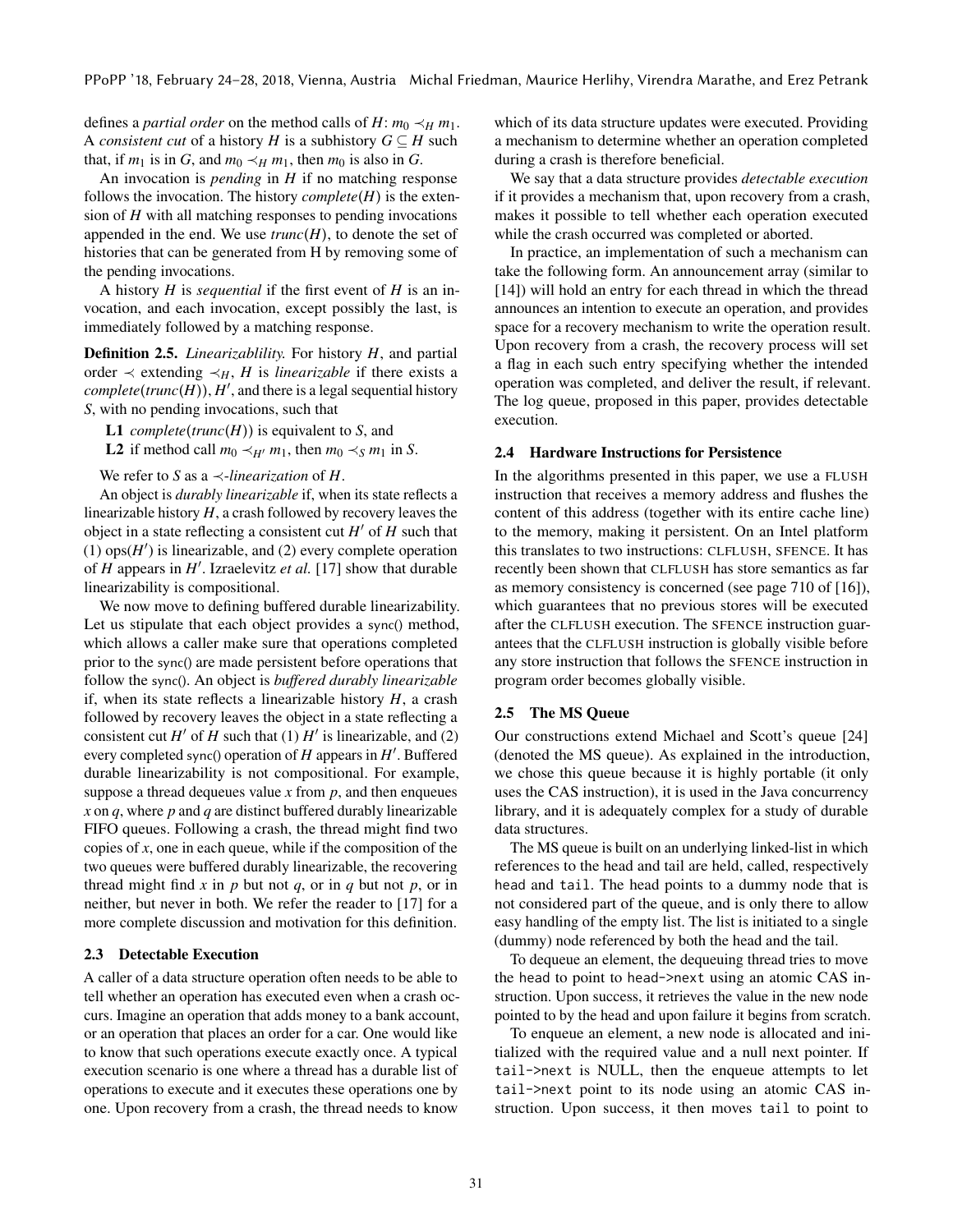tail->next. Upon failure to append the node, the operation goes back to inspecting the tail and attempting to append at the end. If tail->next is not NULL, this means that the previous operation has not completed and the tail must be fixed to point to the last node. Thus, the current thread attempts to fix the tail and then it starts from scratch.

The linearization point of a dequeue operation is at a successful CAS executed on the head. Enqueuing an element is linearized in a successful CAS appending a node at the end of the queue. Note that the tail can later be fixed by the thread performing the enqueue or by any other enqueue operation that needs to append its node at the end. No appending is attempted before the tail is fixed and pointing to the last node in the queue. A full description of this queue appears in the original paper [\[24\]](#page-11-10).

# <span id="page-4-0"></span>3 An Alternative Definition for Durable Linearizability

In this section we propose an alternative definition (Definition [3.5\)](#page-4-1) of durable linearizability and show its equivalence to the definition of Izraelevitz *et al.* [\[17\]](#page-11-15). We believe this definition may be useful for proving that a data structure is durable linearizable.

We assume a system with volatile cache and non-volatile memory. Extensions to a system whose main memory is also volatile is straightforward.

The first definition specifies operations whose effects persists in the NVM after recovery from a crash.

Definition 3.1. *Durability of operation.* Given an execution *E*, we say that an operation *O* is durable at step *t* of the (extended) execution *E* if the following holds. For any legal execution  $E'$  which equals  $E$  in the first  $t$  steps, if the execution of the recovery of  $O$  completes in  $E'$ , then for any linearization of *E* ′ , *O* is linearized. We say that operation *O* is not durable at step  $t$  if for any legal execution  $E'$  which equals  $E$  in its first  $t$  steps, the operation  $O$  is not linearized in any possible linearization of *E* ′ .

In other words, an operation is durable at time *t*, if a recovery execution that follows a crash at time *t* must cause this operation to be linearized. An operation is not durable at time *t* if the recovery after a crash at time *t* or at any time thereafter does not make *O* take effect.

Note that typical recovery procedures in this paper are deterministic and depend only on the content of the non-volatile memory. Therefore, the durability of an operation at time *t* can be derived from the NVM view at time *t*. Our definitions do not cover data structures for which recoverability of an operation depends on anything additional to the content of the NVM. Namely, we assume from now on that each operation is either durable or not durable at any step *t* of any execution. Natural data structures (and all data structures presented in this paper) do have this property.

Recall that a linearization point is a point at which a data structure operation appears to occur instantly during operation execution, behaving as specified by the sequential specification. For arguing about durability, it is useful to define an analogue *durability point*, which is a point in the (extended) execution at which an operation becomes durable. Before this point, the operation does not survive a crash, and after this point it does (by the recovery procedure).

Definition 3.2. *Durability point.* Given an (extended) execution  $E$ , we say that the durability point of operation  $O$  is the first point *t* in the execution when the operation *O* becomes durable.

Note that after a durability point of an operation, if we execute a recovery, then the operation is linearized, in any possible legal extension of the execution so far, including crashes. This implies that the NVM view has enough information to complete the operation. Hence, the durability point must happen at a point where data is written to the NVM, i.e., a flush step in the execution.

Definition 3.3. *Durability order.* Given an execution *E*, the durability points of the operations in the execution *E* imply an order on the operations, which we call *durability order*. For typical data structures, including the ones presented in this paper, a durability point is unique and can be simply determined by running the recovery processing on the NVM view after each step of the execution (imitating a crash). However, it is possible that a single flush to memory makes multiple operation durable simultaneously. So any two operations either become durable at the same time in the durability order, or one is ordered before the other.

Definition 3.4. *A linearizability order that fits a durability order.* Given an execution *E*, a linearizability order *L* of the execution fits a durability order *D* of the execution *E* if every two operations in  $ops(E)$  that are strictly ordered in the durability order have the same order in the linearizability order.

<span id="page-4-1"></span>Definition 3.5. *Durable linearizability: alternative definition.* A linearizable object is called durably linearizable if for all executions *E* of the object:

- 1. The durability point of each operation is between its invocation and response.
- 2. There exists a linearization of *E* whose order of operations fits the durability order of the operations in *E*.

The next theorem asserts the equivalence of Definition [3.5](#page-4-1) to durable linearizability of Izraelevitz *et al.* [\[17\]](#page-11-15).

Theorem 3.6. *A linearizable object is* durable linearizable according to [\[17\]](#page-11-15) *iff it is* durable linearizable by Definition [3.5](#page-4-1)*.*

*Proof.*  $\rightarrow$  Assume by contradiction that one of the conditions in Definition [3.5](#page-4-1) does not hold. If the first condition does not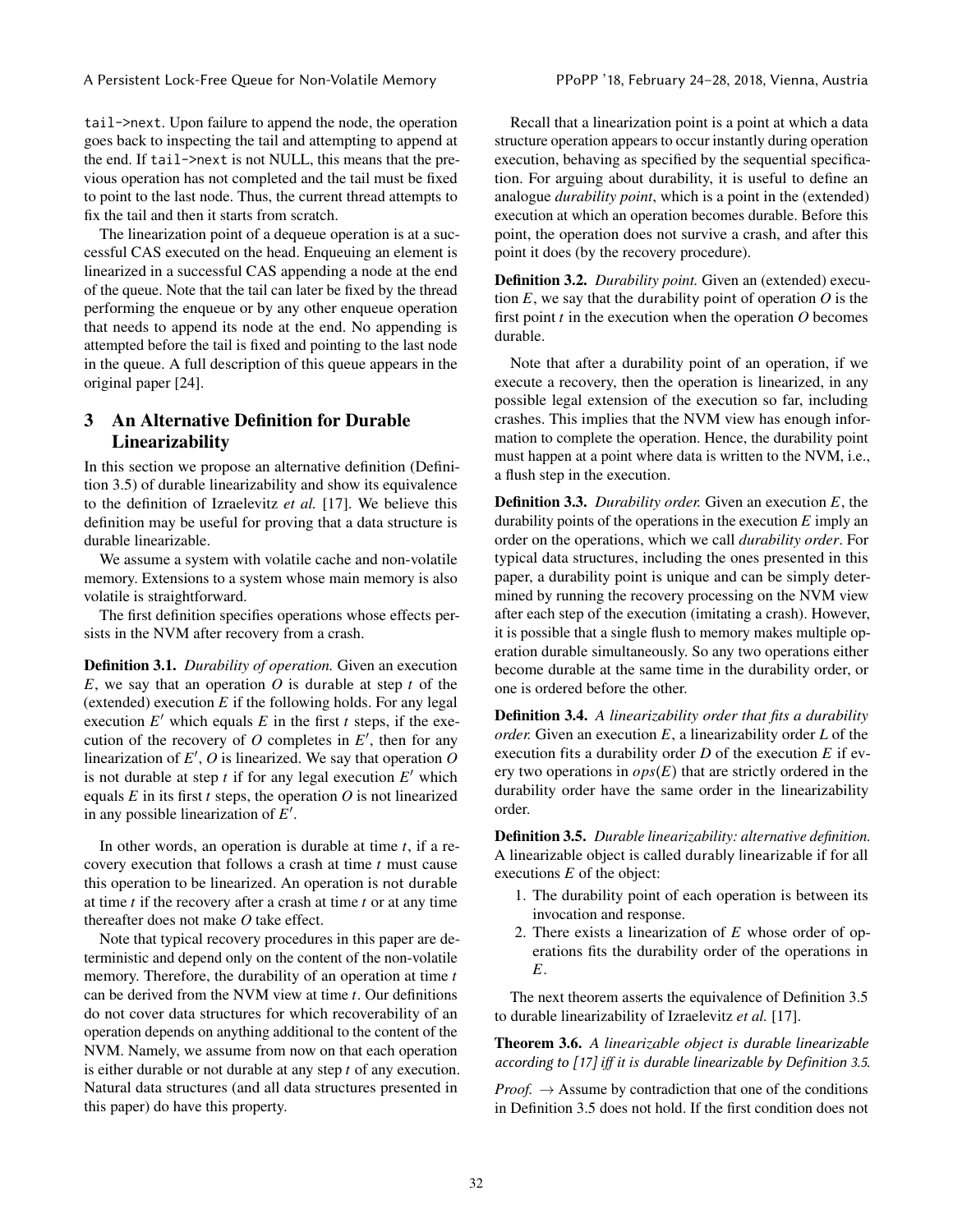hold, then there is an operation *O* whose durability point did not occur between its invocation and its response. This implies that its durability point of *O* occurred after its response or not at all. (An operation cannot become durable before it starts executing). Consider the prefix  $E'$  of the execution  $E$  that completes after the operation's response. As the durability point has not yet occurred in  $E'$ , then in any extension of  $E'$ , the operation  $O$  does not take effect. Let us choose an extension  $E''$  of  $E'$  in which a crash occurs after the response of *O* and then the recovery is executed to completion. In *E* ′′ the operation *O* will not take effect, even though it completed before the crash.

Now assume that the second condition of Definition [3.5](#page-4-1) does not hold. This means that there exists an execution whose durability order is different from any possible linearization order. Consider the longest prefix of operations in the durability order for which there exists a fitting linearization order. By the assumption, there are additional operations in the execution. Consider a crash that occurs after one additional operation. The resulting sequence of durable operations does not fit any prefix of any linearizable order, contradicting durable linearization of [\[17\]](#page-11-15).

 $\leftarrow$  If a crash occurs during an execution, then all the operations that have completed are durable because their durability points occur before the operations' responses. Operations whose response has not yet occurred at the time of the crash will persist iff their durability point occurred before the crash. Since there exists a linearization order that matches the durability point order, there exist linearization orders where the prefix will persist as required by durable linearizability of [\[17\]](#page-11-15). □

# <span id="page-5-0"></span>4 An Overview of the Three Queue Designs

Our queue builds on Michael and Scott's queue (denoted the *MS queue*) and consists of a linked list of nodes that hold the enqueued values, plus the head and the tail references. The basic original queue is extended with FLUSH operations to persist memory content required for recovery from crashes, and also with additional information that facilitates recovery.

Our three designs offer varying levels of durable linearization with guarantees provided to the caller. The *durable* version provides durable linearizability, the *log* queue provides both durable linearization and detectable execution, and the *relaxed* version provides buffered durable linearizability.

# 4.1 The Durable Queue

The durable queue satisfies durable linearizability, implying that any operation that completes before a crash must become persistent after the recovery. The first guideline we use in constructing this queue is the *completion guideline*, which states that when an operation completes, its effect is durable. This ensures that when a crash occurs, previously completed operations are bound to persist. In addition, a dependence

order must be maintained in this construction between all operations that occur concurrently to a crash. For example, if two dequeues occur concurrently with a crash, linearizability dictates that if the second dequeue completes (the one that dequeued the later value in the queue), then the earlier dequeue must complete as well. Ensuring this requires extra care. Therefore, the second guideline we use is the *dependence guideline* by which each operation must ensure that all *previous* operations become durable before starting to execute. *Previous* here refers to operations that the current operation depends on and that must be linearized before the current operation can be linearized. We recommend this guideline be followed for all future constructions. Finally, we use a third and generally recommended *initialization guideline*, by which all fields of an object are flushed after the object is initialized and before the object is added to (i.e., before it becomes reachable from) the data structure. An overview on how the above three guidelines are implemented for the queue follows.

The enqueue operation of the durable queue starts by allocating a node and initializing it with the enqueued value and with a NULL next pointer. Next, it FLUSHes the node content to memory. This ensures that, before this node is appended to the queue, its durable content becomes updated. Next, recall that the original MS enqueuer attempts to append the node to the end of the queue and then fix the tail to point to the appended node. Appending is only allowed if the tail points to the last node, whose next pointer is NULL. If this is not the case, the enqueuer first fixes the tail and only then tries again to append its own node.

In the extended enqueue of the durable queue, we add a FLUSH instruction after appending the new node and before fixing the tail. This FLUSH persists the pointer from the previous last node to the newly appended node. This flush satisfies the first guideline: at this point the operation is durable. If a crash occurs, the new node is safely persistent in the list.

Next, we turn to satisfying the second guideline. We need to make sure that a previous enqueue is made persistent before a new enqueue operation starts. That should be done when one thread adds a node at the end but pauses before flushing the pointer to the added node (and also before fixing the tail). In this case, extra care should be taken when helping to fix the tail for another operation. If an enqueuer needs to fix the tail following an incomplete previous enqueue operation, then it also flushes this pointer (that links the added node to the queue) before fixing the tail to point to this node.

The flush operations described above ensure that after enqueuing a node, the node content is durable and the pointer leading to it from the linked list is durable. Namely, all the backbone pointers of the linked-list underlying the queue are durable, except possibly the last updated pointer, whose enqueuing operation has not yet completed. The tail, on the other hand, need not be durable. During a recovery we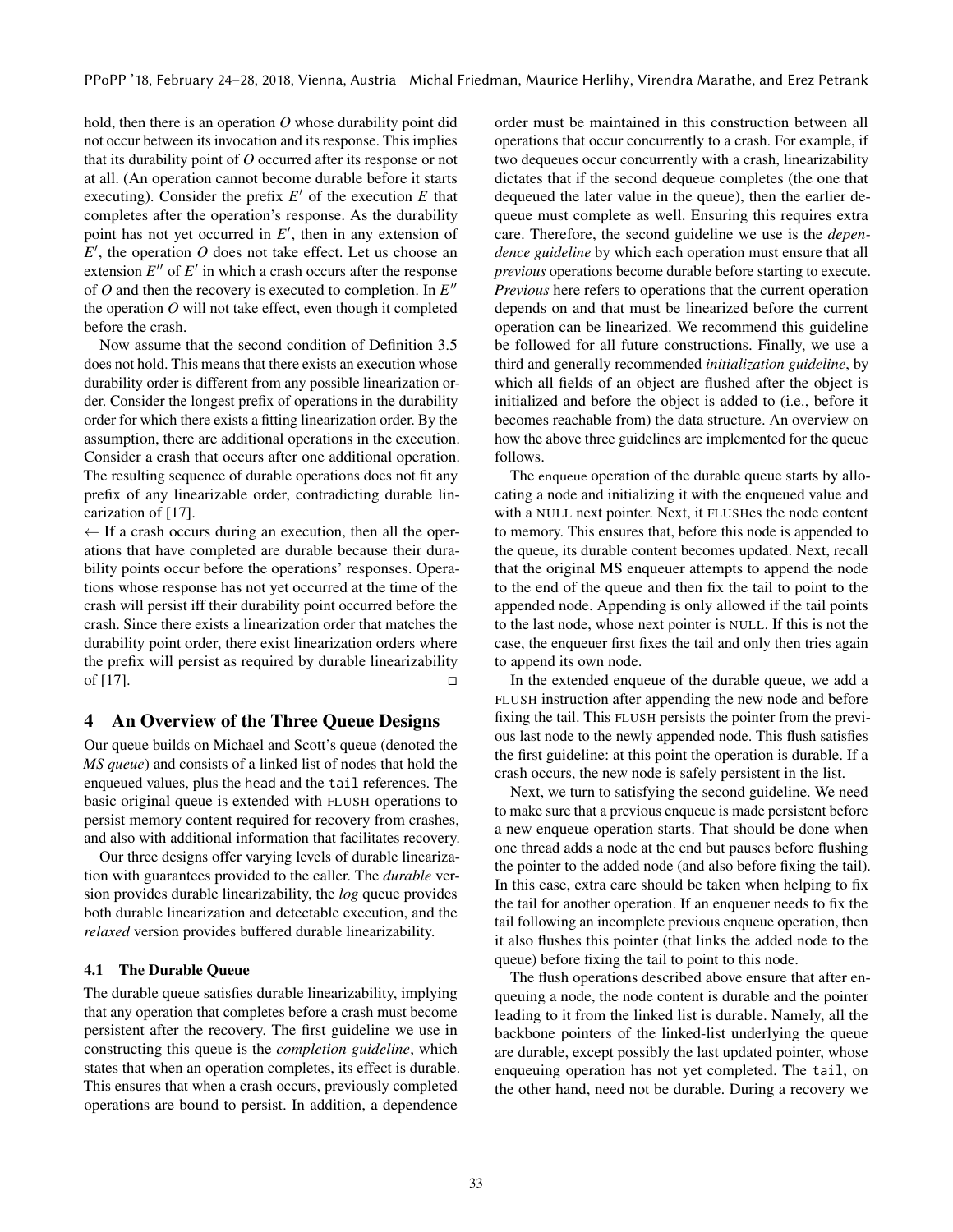can find its value by chasing the linked-list from the current location of the head until the last reachable node.

To make the dequeue operation durably linearizable, we need to add more than just flushes. First, we add a node field deqThreadID. This field in the queue node points to the thread that dequeued (the value in) this node. The deqThreadID field serves two purposes. First, it provides a direction for the recovery procedure to place the dequeued value at the disposal of the adequate dequeuer if a crash occurs. To facilitate such a recovery, we keep a returnValue[] array with an entry for each thread, in which a returned value can be placed. Second, it allows one dequeue operation to ensure that a previous dequeue operation completes and is made persistent.

To dequeue a value of a node, a dequeuer attempts to write its thread ID in the deqThreadID field of node head->next using an atomic CAS instruction. Whether successful or not, it then flushes the deqThreadID field to the memory to make sure that the thread which succeeded in this dequeue is recorded in the NVM. Next, it places the node's value in returnedValues[deqThreadID], flushes this field to the memory to make sure the result is durably delivered to the caller, and updates the head to point to the next node. If the dequeuer did not manage to write its own thread ID into deqThreadID, then (after helping) it starts again by trying once more to place its thread ID in the deqThreadID field of head->next.

These operations provide durability as required. When an operation completes, its effects are persistent, and before an operation starts, it makes the effects of the previous operation persistent. However, this design has performance costs due to the added FLUSHes. Measurements of this cost are given in Section [6.](#page-9-0)

To recover from a crash, we fix the head, making sure that all dequeued values are placed in their intended locations, and place the head over the last node whose deqThreadID is non-NULL. We then also fix the tail to point to the last reachable node in durable memory.

The full algorithmic details appear in Section [5.](#page-7-0)

### 4.2 The Log Queue

The second implementation provides durable linearization and also detectable execution. This means that following a recovery after a crash, each thread can tell whether its operation has been executed, and it receives the results of completed operations. The *log* queue implementation employs a log array for the threads. An operation starts by being announced on a thread log. An operation is assign an operation number that is given by the user invoking thread such that the thread ID and the operation number uniquely identify the operation. The log contains the operation number, a flag that signifies if the operation completed, and an additional field that holds the operation result. If a crash occurs, then it is possible to simply inspect the log entry that contains the relevant operation

number after the recovery to determine whether an operation of a crashed thread was executed or needs to be started again. Thus, the program can execute each of its intended operations exactly once.

Our general methodology for combining durability with detectable execution is to start with the durable version of the data structure and extend it with a mechanism to notify that the operation has completed. We demonstrate this approach on the queue. In the log array we maintain, for each thread, a log object on which a thread announces its intent to execute an operation, and on which the result and the operation numbers are written. The algorithmic details appear in [\[11\]](#page-11-18). We provide an overview next.

The enqueue operation of the log queue starts by allocating a log object and a new queue node. Both the log object and the queue node are first initialized. The node's value is determined by the input, the node's next field is set to NULL, and the node logInsert field points to the log object. The log object is initialized with a pointer to the new node, with an indication that the operation is enqueued, and with an operation number that is assigned by the invoking thread. The contents of the node and the log object are then flushed to memory. Next, a pointer to this log object is placed in the log array (at the entry of the enqueuer thread) and this array entry is also flushed. Next we try to append the new node at the end of the queue and, if successful, we flush the appending pointer, namely, from the previous last node to the current last node, which has just been appended. Finally, we update the tail. No flushing is required for tail updates.

If the tail is not pointing to the last node, we need to fix the tail. Before fixing the tail, we flush the last pointer and fix the tail. After fixing the tail it is possible to try again to append our node at the end of the queue.

To dequeue a node we start by allocating a log object and initialize it to indicate the dequeue operation and the operation number. The log object is then flushed, a pointer to it is placed in the log array, and this entry in the log array is flushed as well. We then try to write a pointer to the log object into the logRemove entry of node head->next. Upon success, we flush the content of the logRemove field. We then put a pointer in the log to this node (which indicates that the operation has completed) and flush the log content as well. Finally, we advance the head to head->next. (The head need not be flushed.) A thread that fails to write its log entry into node head->next helps complete the dequeue operation (including flushing, linking to the log, flushing, and updating the head) and then tries its operation again.

During recovery, we start from the head and walk the linked list. Whenever we see a pointer to a log, we check whether the operation is completed, and if not, we complete the operation. The head is set to the last node that has a non-NULL logRemove field. We then proceed to update the tail to the last element in the list. We also make sure the last enqueue is completed by following the above procedure for marking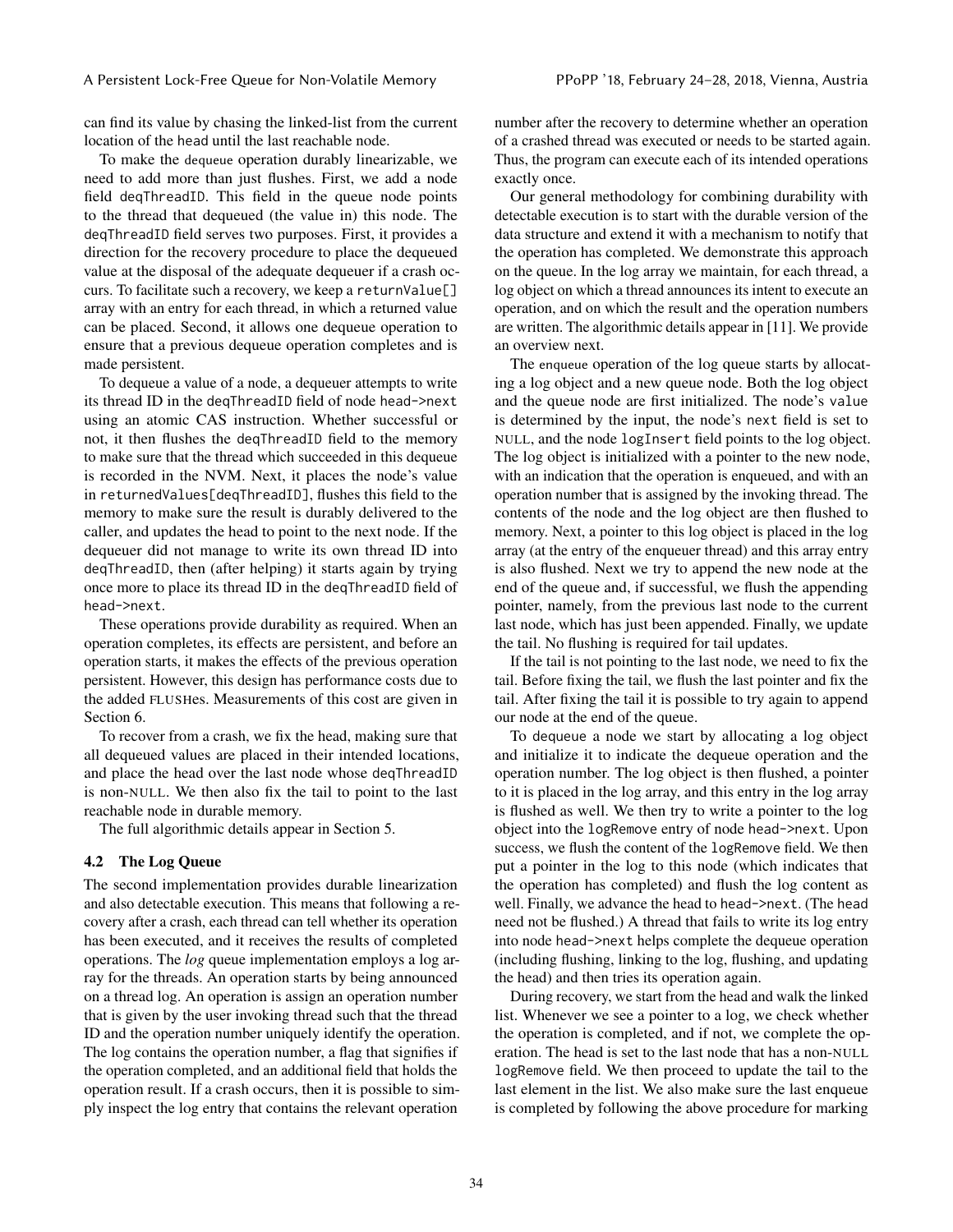the completion of the enqueue operation in the relevant log before fixing the tail for the last time. Finally, we go over all log entries and complete all the unfinished operations.

The proposed algorithm inherits from the durable queue the completion, dependence, and initialization guidelines for all of the operations included there. We use the initialization guideline for initializing the log object, while the dependence guideline ensures that previous operations become durable before we execute our own. In addition, we use a *logging guideline*, which ensures that the log with the description of the intended operation and the operation number is flushed before the operation is executed. This in turn ensures that, upon recovery, the operation will be completed.

## 4.3 The Relaxed Queue

The *relaxed queue* implementation provides buffered durable linearization, which is a weaker requirement. Buffered durable linearization only mandates that, upon failure, a proper prefix of the linearized operations take effect after recovery, while the rest of the operations are lost. There is no need to recover all operations that completed before the crash and thus no need to make an operation durable before returning. Hence, we adopt different guidelines, to maximize performance. The implementation needs to provide a sync() method that forces previous operations to become durable before later operations become durable. Typically, a caller invokes the sync() method to ensure proper compositionality between different data structures; occasionally, it does so to make sure not too many operations are lost when a crash occurs.

We use a design pattern that can be used for other data structures as well. During the execution of a sync() operation, we obviously make all previously executed operations durable, but we also save the state of the queue. In case of a crash, we (boldly) discard all operations that followed the last sync(), by returning to the saved state from the latest sync(). This may seem a painful loss of operations during a crash, but it efficiently satisfies the (weak) requirement of buffer durability and it allows the queue to be saved at different frequencies. The algorithm can completely avoid executing any FLUSH instructions inside the enqueue and dequeue operations. We only execute FLUSHes in the sync() method. This implies low overhead if crashes and sync() invocations are infrequent. Buffered durable linearizability is guaranteed because a consistent cut (a proper prefix) of the executed operations is always recovered after a failure. We call this design pattern *return-to-sync*.

To apply this idea to saving a state of the queue, we first note that nodes in the queue are essentially immutable from the moment they are appended to it. So if we look at a current queue state and would like to elide several recent operations and return in time to an earlier state, it suffices to simply restore head and tail to their previous values at that earlier time (and set tail->next to NULL). Keeping this in mind, we add to the queue state two variables, saved\_head and saved\_tail, which hold the values of head and tail the last time sync() was called. Whenever a crash occurs, we can set head and tail back to their saved values. For this to work properly, we need to make all the nodes between saved\_head and saved\_tail persistent. The sync() method ensures this by performing the required flushes.

The above motivating discussion implies what the sync() method should do. This method starts by reading the current head and tail values. It then flushes the content of all nodes in between these two pointers to the durable memory, and finally, it attempts to replace the previously saved head and tail with the current ones. The first challenge is to obtain an atomic view of head and tail, in order to make sure that a consistent cut (i.e., a proper prefix) of the operations is made persistent. A second challenge is to replace the values of saved\_head and saved\_tail simultaneously. The third challenge is to coordinate multiple sync() operations and make sure that the most updated consistent cut is saved to NVM.

We solve the first challenge by marking the tail pointer, after which it does not change until the head and tail are saved. It is important that we not mark the tail in the middle of an enqueue operation. This can be enforced by helping to complete previous operations. The simultaneity challenge is simply solved by holding saved\_head and saved\_tail inside an object that is replaced by a single CAS instruction. The third challenge is solved by obtaining a global number that indicates the order of the sync() operations and dealing with races that come up. The full algorithmic details appear in [\[11\]](#page-11-18). For the relaxed queue, the completion guideline is irrelevant. The return-to-sync design pattern makes the dependence and the initialization guidelines irrelevant as well.

# <span id="page-7-0"></span>5 Algorithm Details of the Durable Queue

As mentioned above, our queue extends the MS queue. Its underlying data structure includes a linked-list of queue nodes and the head and tail pointers. The first node in the linkedlist is a sentinel node that allows simple treatment of an empty list. The implementations use FLUSH in order to maintain different levels of guarantees. The FLUSH operation consists of two hardware instructions, as discussed in Section [2.4.](#page-3-0) In this section, we provide the details of the durable queue. Due to space limitations, the log queue and the relaxed queue are described in [\[11\]](#page-11-18). Our queue's underlying representation is a singly-linked list with a sentinel node. It builds on the inner Node class, which holds elements of the queue's linkedlist. In addition to the standard node fields, i.e., the value and the pointer to the next element, the node class also contains an additional field (line [4\)](#page-8-0): *deqThreadID*. This field holds the ID of the thread that removes the node from the queue.

The durable queue class contains two pointers and an array. The pointers *head* and *tail* point to the first and last nodes of the linked list that implements the queue. The *returnedValues*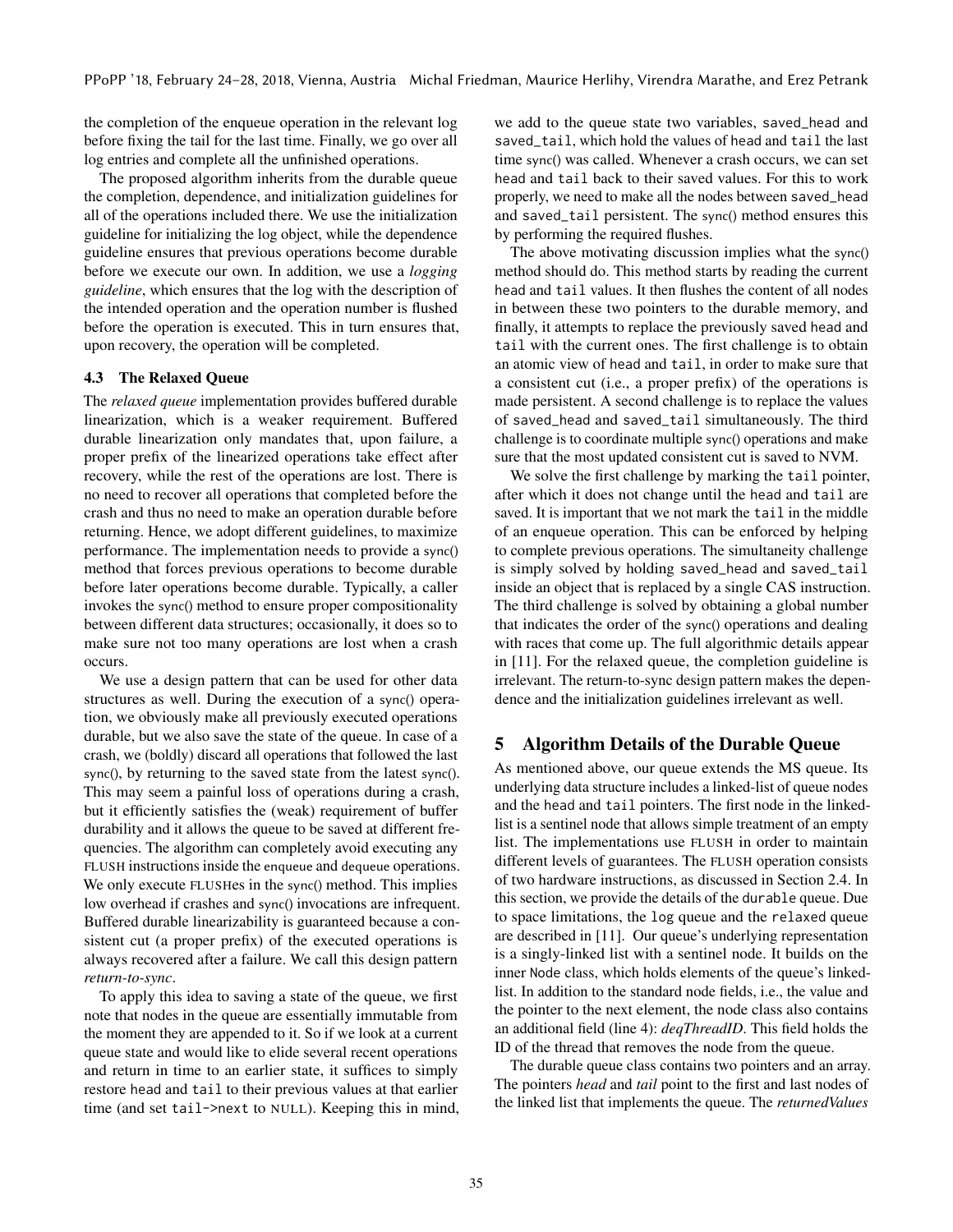A Persistent Lock-Free Queue for Non-Volatile Memory PPoPP '18, February 24–28, 2018, Vienna, Austria

<span id="page-8-1"></span><span id="page-8-0"></span>

| 1              | class Node {                                                |
|----------------|-------------------------------------------------------------|
| $\overline{c}$ | T value:                                                    |
| 3              | Node* next:                                                 |
| $\overline{4}$ | int degThreadID;                                            |
| 5              | Node(T val) : value(val), next(NULL), deqThreadID(-1) {} }; |
| 6              | class DurableQueue{                                         |
| $\overline{7}$ | Node* head:                                                 |
| 8              | Node <sub>*</sub> tail:                                     |
| 9              | T* returnedValues[MAX THREADS];                             |
| 10             | DurableQueue() {                                            |
| 11             | $T*$ node = new Node(T()); FLUSH(node);                     |
| 12             | head = node; FLUSH(&head);                                  |
| 13             | $tail = node; FLUSH(\&tail);$                               |
| 14             | returned Values[i] = $NULL$ ; // for every thread           |
| 15             | $FLUSH(&RreturnedValues[i]);$ } };                          |
|                |                                                             |

Figure 1. Internal Durable Queue classes

array is an array of pointers to objects that hold dequeued values (line [9\)](#page-8-1). This array contains an entry for each thread and its size is MAX-THREADS, which is the number of threads that might perform operations on the queue.

The *returnedValues* array entries point to an object that contains a single value field. This field either contains a value that has been dequeued from the queue, or one of three special values that are not valid queue values:

- 1. The special *NULL* value signifies that the thread is currently idle (this is the initial value).
- 2. The special *pending* value indicates the intention of the thread to remove a node.
- 3. The special *empty* value is returned when the queue is empty.

The queue constructor initializes the underlying linked list with one sentinel node. It lets the head and the tail point to this sentinel node, and it also initializes the returned values array with the special NULL value. In order to persist these values, we flush the sentinel node, the head and the tail pointers, and the *returnedValues* array.

## <span id="page-8-2"></span>Theorem 5.1. *The durable queue is durably linearizable.*

Correctness arguments for the queue, its progress guarantee and durability (proof of theorem [5.1\)](#page-8-2) appear in [\[11\]](#page-11-18).

## 5.1 The Enqueue() Operation

The pseudo-code for the enqueue operation is provided in Figure [2.](#page-8-3) The *enqueue* method receives the value to be enqueued and it starts by creating a new node with the received value (line [2\)](#page-8-4). It then flushes the node content (line [3\)](#page-8-5). Next, the thread checks whether the tail refers to the last node in the linked list (lines [7-](#page-8-6)[8\)](#page-8-7). If so, it tries to append the new node after the last node of the list (line [9\)](#page-8-8). Insertion consists of two actions: adding the new node after the last node and updating the tail to reference the newly added node. To ensure proper durability, we add a flush between the two actions. If

<span id="page-8-11"></span><span id="page-8-8"></span><span id="page-8-7"></span><span id="page-8-6"></span><span id="page-8-5"></span><span id="page-8-4"></span><span id="page-8-3"></span>

| $\mathbf{1}$   | <b>void</b> eng(T value) {          |
|----------------|-------------------------------------|
| $\overline{c}$ | Node* node = new Node(value);       |
| 3              | FLUSH(node);                        |
| $\overline{4}$ | while (true) $\{$                   |
| 5              | Node $\star$ last = tail:           |
| 6              | Node* next = $last$ -next:          |
| $\overline{7}$ | if (last $=$ tail) {                |
| 8              | $if$ (next == NULL) {               |
| 9              | if $(CAS(& ast->next,next,node))$   |
| 10             | FLUSH(&last->next);                 |
| 11             | $CAS(&tail, last, node);$ return; } |
| 12             | $\}$ else $\{$                      |
| 13             | FLUSH(&last->next);                 |
| 14             | CAS(&tail, last, next);<br>}}}}     |

#### <span id="page-8-14"></span><span id="page-8-13"></span><span id="page-8-12"></span><span id="page-8-10"></span><span id="page-8-9"></span>Figure 2. Enqueue operation of Durable Queue

insertion at the end is successful, we flush the next pointer of the previous node (line [10\)](#page-8-9), and only then update the tail (line [11\)](#page-8-10). Failure in updating the tail means that another thread has helped update it already completed the insertion of the current thread. Failure in the first CAS instruction (line [9\)](#page-8-8) means that another thread has appended a different node and the operation starts from scratch (line [5\)](#page-8-11). In case the next pointer of the last node does not point to NULL (line [12\)](#page-8-12), we help complete the previous enqueue operation by flushing the previous next pointer (line [13\)](#page-8-13) and fixing the tail (line [14\)](#page-8-14).

The consistent flushing of the next pointer before updating the tail and the flushing of the node content after its initialization yield an important invariant: the entire linked list, up until the current tail, is guaranteed to reside in the volatile memory. This enables the correct execution of the recovery procedure.

# 5.2 The Dequeue() Operation

The dequeue operation receives a thread ID of the dequeuer. It starts by creating and initializing to NULL a new T object, whose purpose is to hold the dequeued value (line [2\)](#page-9-1). Next, it flushes T's content (line [3\)](#page-9-2). Then, it puts a reference to T in the returnedValues array and flushes the array entry (lines [4-](#page-9-3)[5\)](#page-9-4). Next, the thread checks that the queue is not empty and that the tail points to the last node (lines [7-](#page-9-5)[17\)](#page-9-6).

If the queue is empty, the method updates the corresponding entry in the returnedValues array with the empty value, flushes it and returns (lines [13-](#page-9-7)[15\)](#page-9-8). If the head and tail refer to the same node and the tail must be fixed, i.e., there is some enqueue operation in progress (line [11-](#page-9-9)[12\)](#page-9-10), then the dequeuer helps complete this enqueuing operation. It flushes the next pointer of the previous node (in our case the sentinel), fixes the tail and returns to the beginning of the while loop (lines [16-](#page-9-11)[17\)](#page-9-6). Dequeuing a node consists of following actions: marking the deqThreadID field of the node head->next with the dequeuer thread ID, writing the dequeued value in the returnedValue array, and promoting the head. If the thread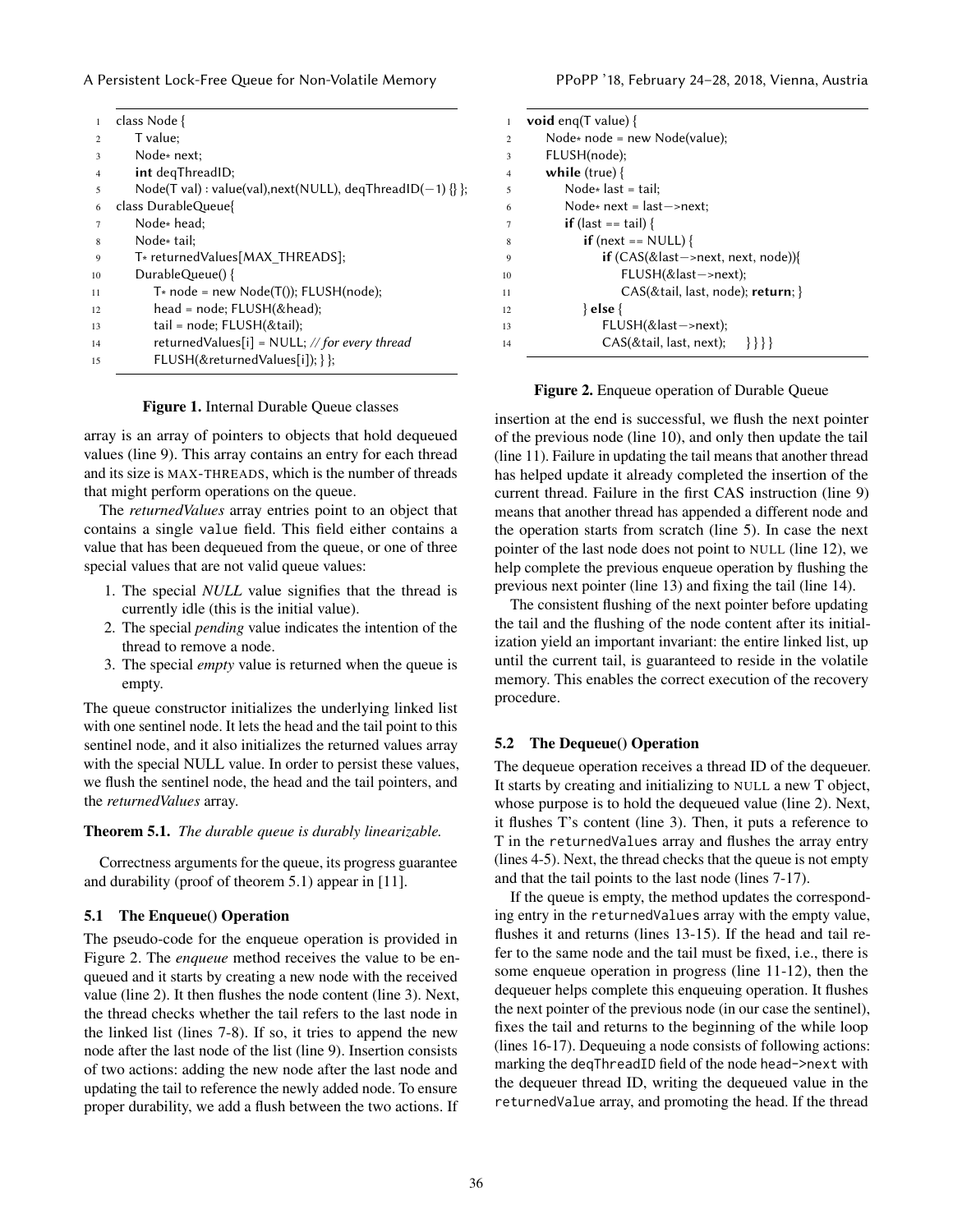<span id="page-9-11"></span><span id="page-9-10"></span><span id="page-9-9"></span><span id="page-9-8"></span><span id="page-9-7"></span><span id="page-9-6"></span><span id="page-9-5"></span><span id="page-9-4"></span><span id="page-9-3"></span><span id="page-9-2"></span><span id="page-9-1"></span>

| 1              | <b>void</b> deg(int threadID){                     |
|----------------|----------------------------------------------------|
| $\overline{c}$ | $T^*$ new Returned Value = new T();                |
| 3              | FLUSH(newReturnedValue);                           |
| 4              | returnedValues[threadID] = newReturnedValue;       |
| 5              | FLUSH(&returnedValues[threadID]);                  |
| 6              | while (true) $\{$                                  |
| 7              | Node* first = head;                                |
| 8              | Node $*$ last = tail:                              |
| 9              | Node* $next = first -$ -next;                      |
| 10             | <b>if</b> (first == head) {                        |
| 11             | <b>if</b> (first == last) {                        |
| 12             | if (next == $NULL$ ) {                             |
| 13             | *returnedValues[threadID] = EMPTY;                 |
| 14             | FLUSH(returnedValues[threadID]);                   |
| 15             | return; $\}$                                       |
| 16             | FLUSH(&last->next);                                |
| 17             | CAS(&tail, last, next);                            |
| 18             | $\}$ else $\{$                                     |
| 19             | $T$ value = next ->value:                          |
| 20             | if $(CAS(\&next{-} >deqThreadID, -1, threadID))$ { |
| 21             | FLUSH(&first->next->degThreadID);                  |
| 22             | *returnedValues[threadID] = value;                 |
| 23             | FLUSH(returnedValues[threadID]);                   |
| 24             | CAS(&head, first, next);                           |
| 25             | return:                                            |
| 26             | $\}$ else $\{$                                     |
| 27             | $T*$ address =                                     |
| 28             | returnedValues[next->deqThreadID];                 |
| 29             | $if(head == first)$ //same context                 |
| 30             | FLUSH(&first->next->deqThreadID);                  |
| 31             | *address = value;                                  |
| 32             | FLUSH(address);                                    |
| 33             | $CAS(&head, first, next); \{\} \} \}$              |
|                |                                                    |

#### <span id="page-9-16"></span><span id="page-9-15"></span><span id="page-9-14"></span><span id="page-9-13"></span><span id="page-9-12"></span>Figure 3. Dequeue operation of Durable Queue

succeeds in changing the deqThreadID field from NULL to his thread ID (line [20\)](#page-9-12), then it flushes deqThreadID (line [21\)](#page-9-13).

Next, it updates its entry in the array with the new value and flushes this result. Finally, it updates the head (line [24\)](#page-9-14). Failure to update the head means that another thread has helped and completed the removal of the current thread. Failure to update the deqThreadID field means that another thread has already marked the node with its own threadID, so the dequeuer helps complete this other dequeue before starting again (lines [26](#page-9-15)[-33\)](#page-9-16). An important invariant here is that before the head is moved, the deqThreadID field content (which determines which thread receives the dequeued value) is made durable so that recovery can identify the winning dequeue operation. Also, before the head is advanced, the dequeued value is written to the returnedValue array and the returned value is flushed. Therefore, once the head advances in main memory, we know that the dequeuing of all previous nodes can be recovered.

#### 5.3 The Recovery() Operation

The recovery procedure executes as follows. It traverses the nodes starting from the head pointer. If the deqThreadID field of a traversed node is not NULL, then it completes the relevant dequeue operation by updating the dequeued value in the corresponding entry in the returnedValues array. The head is then set to point to the last node that has a non-NULL deqThreadID field. Traversal then continues through all reachable nodes until the last reachable one, whose next pointer is NULL. The tail is then set to reference this node. We consider a dequeue operation that has a valid result in the associated returnedValues array entry as complete.

## <span id="page-9-0"></span>6 Measurements

We evaluated the performance of the proposed three queue implementations by comparing them one against the other and also against the original MS queue. We ran measurements on a 64-core machine, featuring 4 AMD Opteron(TM) 6376 2.3GHz processors, each with 16 cores. The machine has 128GB RAM, an L1 cache of 16KB per core, an L2 cache of 2MB for every two cores, and an L3 cache of 6MB per half a processor (8 cores). The operating system is Ubuntu 14.04 (kernel version 3.16.0). We also measured performance on an Intel platform. See [\[11\]](#page-11-18) for additional performance measurements on an Intel platform.

As in previous work [\[3,](#page-11-21) [4,](#page-11-22) [27\]](#page-11-16), we measured the performance of the execution with flushes on a real system because we assume that an NVM will use a controller that will write data quickly into a local fast VM. We also assume that upon a crash, local batteries will allow saving the remaining local volatile data to the NVM. Thus, the actual flush cost is expected to be similar to the one we see on current platforms.

Since the queue is not a scalable data structure, executions with many threads are not relevant and we only measured 1-8 threads. Each execution lasted 5 seconds. All functions were implemented in C++ and compiled using the g++ compiler version 6.2 with the -O3 optimization flag. Memory management was handled with hazard pointers, and is described in the full version of this paper [\[11\]](#page-11-18). In our implementation, we followed the hazard pointer scheme provided in [\[22\]](#page-11-23) and used the implementation of [\[23\]](#page-11-24). Following [\[19,](#page-11-25) [24\]](#page-11-10), we evaluated the performance of the queue algorithms with a workload that lets several threads run enqueue-dequeue pairs concurrently. The queue is either initiated with 5 enqueued elements (for a small queue), or 1,000,000 enqueued elements (for a large queue). We depict the difference in the throughput of the MS queue and our three new algorithms across different numbers of threads. Each test was repeated 10 times and the average throughput is reported. The x-axis denotes the number of threads, and the y-axis stands for millions of operations per second. A high number is better, meaning that the measured scheme has higher throughput. With hazard pointers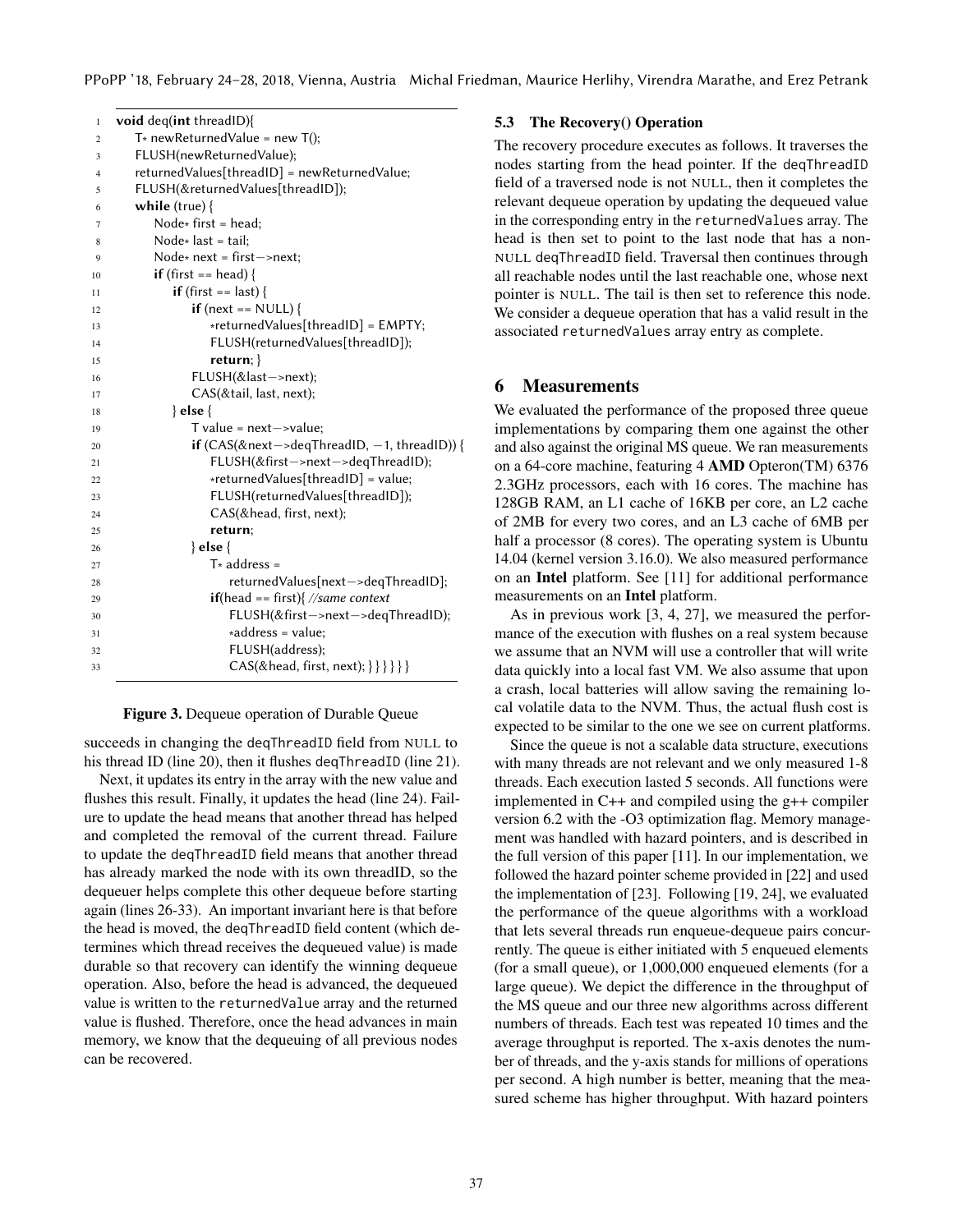<span id="page-10-2"></span>

Figure 4. Throughput of the various queue implementations with no object reuse.



Figure 5. Throughput of the various queue implementations with memory management. Initial size of the queue is 5.



Figure 6. Throughput of the various queue implementations with memory management. Initial size of the queue is 1,000,000.

(designed in [\[22\]](#page-11-23), and implemented in [\[23\]](#page-11-24)) the memory management overhead is large and the results of Figure [5](#page-10-2) and Figure [6](#page-10-2) are less indicative of the bare queue actual performance. This is why we also provide the measurements without memory management in Figure [4.](#page-10-2) As expected, queues that provide weaker durability guarantees perform better in most cases, with the exception being when the queue is very large and the garbage collection costs dominate performance. We believe that the reason for this is that large queues employ many hazard pointers and this cost is similar to all queue variants. In contrast, small queues can avoid some flushes. When the sync() function is infrequently called, the new head may pass the old tail between snapshots, reducing the required number of flushes, and eliminating most of the hazard pointer uses. Surprisingly, the relaxed queue performs better than the MS queue without garbage collection. We believe this is due to an implicit back-off effect that the slower queue creates.

We ran the relaxed queue and let each thread execute the sync() function every  $K^*N$  operations, where K varies between, 10, 100, 1000 and 10000 and *N* is the number of the threads. We omitted the  $K = 10000$  results because they are similar to the  $K = 1000$  results. As each of the *N* threads executes a sync every *K*\**N* operations, we get that on average a sync is executed in the system after each thread executes *K* operations.

## <span id="page-10-0"></span>7 Related Work

To the best of our knowledge, the presented queues are the first lock-free data structure designed for adapted execution with NVM. Several papers propose definitions for durability. In this paper we work with the definition of [\[17\]](#page-11-15) but our algorithms and guidelines suit other definitions as well. In [\[27\]](#page-11-16) the authors propose alternative definitions, some of which require hardware modifications. They also design a queue, but it is not lock-free. They use a lock (with additional flushes) to synchronize queue access.

Several prior works proposed transactional updates to persistent memory that guarantee *failure atomicity* – a collection of persistent data updates all occur or none do across failure boundaries [\[4,](#page-11-22) [7,](#page-11-26) [12,](#page-11-27) [18,](#page-11-28) [20,](#page-11-29) [33\]](#page-12-3). While these approaches work, they trade off performance for consistency in the face of failures – transaction runtimes incur significant bookkeeping overheads to consistently manage transaction metadata. An interesting alternative strategy to transactional updates is to build libraries of high performance persistent data structures [\[21\]](#page-11-0) that are heavily optimized using ad hoc techniques informed by the data structure architecture and semantics. This is the focus of the current work.

Several other papers proposed using stable storage to maintain the state of the object. In [\[1\]](#page-11-30) the authors propose solving consensus using stable storage by recording the state of the processes every round. Another paper [\[13\]](#page-11-14) optimizes the logging procedure and provides a logarithmic lower bound for robust shared memory emulations.

Recently, [\[8\]](#page-11-31) studied the construction of an efficient log adequate for non-volatile memory in the same settings as this work. This protocol can be extended to build an efficient single-threaded hash map. Additional related work was mentioned throughout the paper.

## <span id="page-10-1"></span>8 Conclusion

In this paper we presented three designs for lock-free concurrent queues that can be used with non-volatile memory. These designs demonstrate avenues to deal with durable linearizability, buffered durable linearizability (with a sync operation), and detectable execution. As expected, full durable linearizability has a substantial performance cost. In contrast, buffered durable linearizability incurs a lower overhead as long as the sync operations are infrequently called.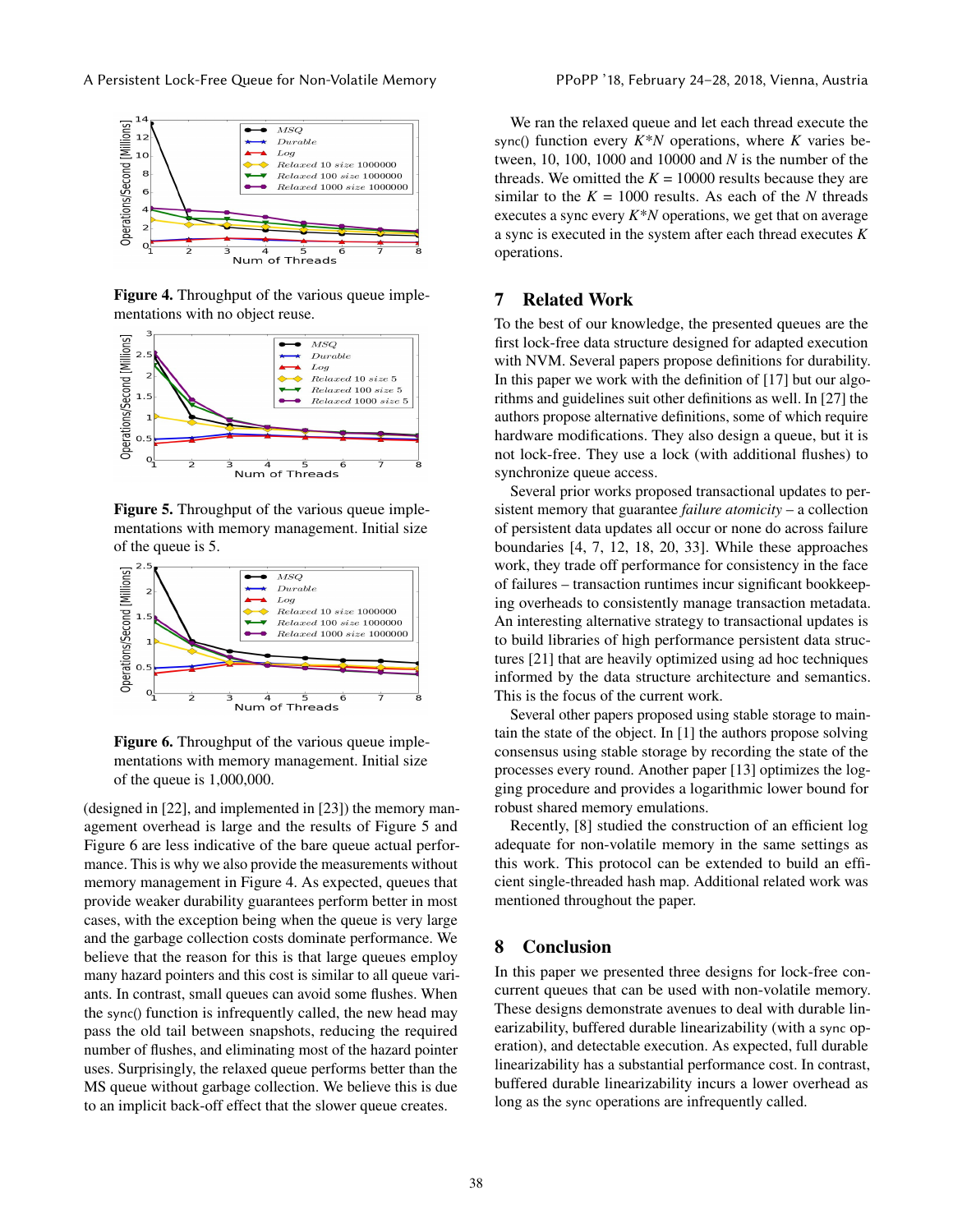PPoPP '18, February 24–28, 2018, Vienna, Austria Michal Friedman, Maurice Herlihy, Virendra Marathe, and Erez Petrank

# References

- <span id="page-11-30"></span>[1] Marcos Kawazoe Aguilera, Wei Chen, and Sam Toueg. 2000. Failure Detection and Consensus in the Crash-recovery Model. *Distrib. Comput.* 13, 2 (April 2000), 99–125. <https://doi.org/10.1007/s004460050070>
- <span id="page-11-12"></span>[2] Marcos K Aguilera and Svend Frølund. 2003. Strict linearizability and the power of aborting. *Technical Report HPL-2003-241* (2003), 25. <http://www.hpl.hp.com/techreports/2003/HPL-2003-241.pdf>
- <span id="page-11-21"></span>[3] Kumud Bhandari, Dhruva R. Chakrabarti, and Hans-J. Boehm. 2016. Makalu: Fast Recoverable Allocation of Non-volatile Memory. In *Proceedings of the 2016 ACM SIGPLAN International Conference on Object-Oriented Programming, Systems, Languages, and Applications (OOPSLA 2016)*. ACM, New York, NY, USA, 677–694. <https://doi.org/10.1145/2983990.2984019>
- <span id="page-11-22"></span>[4] Dhruva R. Chakrabarti, Hans-J. Boehm, and Kumud Bhandari. 2014. Atlas: Leveraging Locks for Non-volatile Memory Consistency. In *Proceedings of the 2014 ACM International Conference on Object Oriented Programming Systems Languages & Applications (OOPSLA '14)*. ACM, New York, NY, USA, 433–452. [https://doi.org/10.1145/](https://doi.org/10.1145/2660193.2660224) [2660193.2660224](https://doi.org/10.1145/2660193.2660224)
- <span id="page-11-1"></span>[5] Andreas Chatzistergiou, Marcelo Cintra, and Stratis D. Viglas. 2015. REWIND: Recovery Write-Ahead System for In-Memory Non-Volatile Data-Structures. *PVLDB* 8, 5 (2015), 497–508. [http://www.vldb.org/](http://www.vldb.org/pvldb/vol8/p497-chatzistergiou.pdf) [pvldb/vol8/p497-chatzistergiou.pdf](http://www.vldb.org/pvldb/vol8/p497-chatzistergiou.pdf)
- <span id="page-11-2"></span>[6] Ping Chi, Wang-Chien Lee, and Yuan Xie. 2014. Making B<sup>+</sup>-tree Efficient in PCM-based Main Memory. In *Proceedings of the 2014 International Symposium on Low Power Electronics and Design (ISLPED '14)*. ACM, New York, NY, USA, 69–74. [https://doi.org/10.1145/](https://doi.org/10.1145/2627369.2627630) [2627369.2627630](https://doi.org/10.1145/2627369.2627630)
- <span id="page-11-26"></span>[7] Joel Coburn, Adrian M. Caulfield, Ameen Akel, Laura M. Grupp, Rajesh K. Gupta, Ranjit Jhala, and Steven Swanson. 2011. NV-Heaps: Making Persistent Objects Fast and Safe with Next-generation, Nonvolatile Memories. In *Proceedings of the Sixteenth International Conference on Architectural Support for Programming Languages and Operating Systems (ASPLOS XVI)*. ACM, New York, NY, USA, 105– 118. <https://doi.org/10.1145/1950365.1950380>
- <span id="page-11-31"></span>[8] Nachshon Cohen, Michal Friedman, and James R. Larus. 2017. Efficient Logging in Non-volatile Memory by Exploiting Coherency Protocols. *Proc. ACM Program. Lang.* 1, OOPSLA, Article 67 (Oct. 2017), 24 pages. <https://doi.org/10.1145/3133891>
- <span id="page-11-13"></span>[9] Jeremy Condit, Edmund B. Nightingale, Christopher Frost, Engin Ipek, Benjamin Lee, Doug Burger, and Derrick Coetzee. 2009. Better I/O Through Byte-addressable, Persistent Memory. In *Proceedings of the ACM SIGOPS 22Nd Symposium on Operating Systems Principles (SOSP '09)*. ACM, New York, NY, USA, 133–146. [https:](https://doi.org/10.1145/1629575.1629589) [//doi.org/10.1145/1629575.1629589](https://doi.org/10.1145/1629575.1629589)
- <span id="page-11-5"></span>[10] Fatcache 2013. twitter/fatcache: Memcache on SSD. *https://github.com/twitter/fatcache*. (2013).
- <span id="page-11-18"></span>[11] Michal Friedman, Maurice Herlihy, Virendra Marathe, and Erez Petrank. 2018. A Persistent Lock-Free Queue for Non-Volatile Memory. (2018). <http://www.cs.technion.ac.il/~erez/Papers/nvm-queue-full.pdf>
- <span id="page-11-27"></span>[12] Ellis Giles, Kshitij Doshi, and Peter J. Varman. 2015. SoftWrAP: A lightweight framework for transactional support of storage class memory. In *2015 31st Symposium on Mass Storage Systems and Technologies (MSST)*, Vol. 00. 1–14. [https://doi.org/10.1109/MSST.2015.](https://doi.org/10.1109/MSST.2015.7208276) [7208276](https://doi.org/10.1109/MSST.2015.7208276)
- <span id="page-11-14"></span>[13] Rachid Guerraoui and Ron R. Levy. 2004. Robust Emulations of Shared Memory in a Crash-Recovery Model. In *in: Proceedings of the 24th IEEE International Conference on Distributed Computing Systems, ICDCS*. 400–407.
- <span id="page-11-19"></span>[14] Maurice Herlihy. 1990. A Methodology for Implementing Highly Concurrent Data Structures. In *Proceedings of the Second ACM SIG-PLAN Symposium on Principles &Amp; Practice of Parallel Programming (PPOPP '90)*. ACM, New York, NY, USA, 197–206. [https:](https://doi.org/10.1145/99163.99185) [//doi.org/10.1145/99163.99185](https://doi.org/10.1145/99163.99185)
- <span id="page-11-11"></span>[15] Maurice P. Herlihy and Jeannette M. Wing. 1990. Linearizability: A Correctness Condition for Concurrent Objects. *ACM Trans. Program. Lang. Syst.* 12, 3 (July 1990), 463–492. [https://doi.org/10.1145/78969.](https://doi.org/10.1145/78969.78972) [78972](https://doi.org/10.1145/78969.78972)
- <span id="page-11-20"></span>[16] Intel-Architecture-Manual 2017. Intel Architectures Software Developer Manual. *https://software.intel.com/sites/default/files/managed/39/c5/325462 sdm-vol-1-2abcd-3abcd.pdf*. (2017).
- <span id="page-11-15"></span>[17] Joseph Izraelevitz, Hammurabi Mendes, and Michael L. Scott. 2016. Linearizability of Persistent Memory Objects under a Full-System-Crash Failure Model. In *DISC 2016, Paris, France, 2016*.
- <span id="page-11-28"></span>[18] Aasheesh Kolli, Steven Pelley, Ali Saidi, Peter M. Chen, and Thomas F. Wenisch. 2016. High-Performance Transactions for Persistent Memories. In *Proceedings of the Twenty-First International Conference on Architectural Support for Programming Languages and Operating Systems (ASPLOS '16)*. ACM, New York, NY, USA, 399–411. <https://doi.org/10.1145/2872362.2872381>
- <span id="page-11-25"></span>[19] Edya Ladan-Mozes and Nir Shavit. 2008. An optimistic approach to lock-free FIFO queues. *Distributed Computing* 20, 5 (01 Feb 2008), 323–341. <https://doi.org/10.1007/s00446-007-0050-0>
- <span id="page-11-29"></span>[20] Youyou Lu, Jiwu Shu, and Long Sun. 2016. Blurred Persistence: Efficient Transactions in Persistent Memory. *Trans. Storage* 12, 1, Article 3 (Jan. 2016), 29 pages. <https://doi.org/10.1145/2851504>
- <span id="page-11-0"></span>[21] Managed-Data-Structures 2016. Hewlett Packard Labs: Data structures managed like never before on The Machine. *https://www.youtube.com/watch?v=3fN5\_Qt9OCs*. (2016).
- <span id="page-11-23"></span>[22] Maged M. Michael. 2004. Hazard Pointers: Safe Memory Reclamation for Lock-Free Objects. *IEEE Trans. Parallel Distrib. Syst.* 15, 6 (June 2004), 491–504. <https://doi.org/10.1109/TPDS.2004.8>
- <span id="page-11-24"></span>[23] Maged M. Michael. 2017. Hazard Pointers. *https://github.com/facebook/folly/tree/master/folly/experimental/hazptr*. (2017).
- <span id="page-11-10"></span>[24] Maged M. Michael and Michael L. Scott. 1996. Simple, Fast, and Practical Non-Blocking and Blocking Concurrent Queue Algorithms. In *Proc. ACM Symposium on Principles of Distributed Computing (PODC)*. 267–275.
- <span id="page-11-3"></span>[25] Iulian Moraru, David G. Andersen, Michael Kaminsky, Nathan Binkert, Niraj Tolia, Reinhard Munz, and Parthasarathy Ranganathan. 2011. *Persistent, Protected and Cached: Building Blocks for Main Memory Data Stores*. Technical Report CMU-PDL-11-114. Carnegie Mellon University.
- <span id="page-11-17"></span>[26] Adam Morrison and Yehuda Afek. 2013. Fast Concurrent Queues for x86 Processors. In *Proceedings of the 18th ACM SIGPLAN Symposium on Principles and Practice of Parallel Programming (PPoPP '13)*. ACM, New York, NY, USA, 103–112. [https://doi.org/10.1145/2442516.](https://doi.org/10.1145/2442516.2442527) [2442527](https://doi.org/10.1145/2442516.2442527)
- <span id="page-11-16"></span>[27] Steven Pelley, Peter M. Chen, and Thomas F. Wenisch. 2015. Memory Persistency: Semantics for Byte-Addressable Nonvolatile Memory Technologies. *IEEE Micro* 35, 3 (2015), 125–131. [https:](https://doi.org/10.1109/MM.2015.46) [//doi.org/10.1109/MM.2015.46](https://doi.org/10.1109/MM.2015.46)
- <span id="page-11-8"></span>[28] RabbitMQ [n. d.]. RabbitMQ – Messaging that works *https://www.rabbitmq.com/*. ([n. d.]).
- <span id="page-11-6"></span>[29] Redis [n. d.]. Redis – in-memory data structure store, *http://redis.io/*. ([n. d.]).
- <span id="page-11-7"></span>[30] Swift [n. d.]. Swift Object Store. *https://swift.openstack.org/*. ([n. d.]).
- <span id="page-11-9"></span>[31] TuxedoMQ [n. d.]. Oracle Tuxedo Message Queue *http://www.oracle.com/us/products/middleware/cloud-appfoundation/tuxedo/message-queue/overview/index.html*. ([n. d.]).
- <span id="page-11-4"></span>[32] Shivaram Venkataraman, Niraj Tolia, Parthasarathy Ranganathan, and Roy H. Campbell. 2011. Consistent and Durable Data Structures for Non-volatile Byte-addressable Memory. In *Proceedings of the 9th USENIX Conference on File and Stroage Technologies*. 5–5.